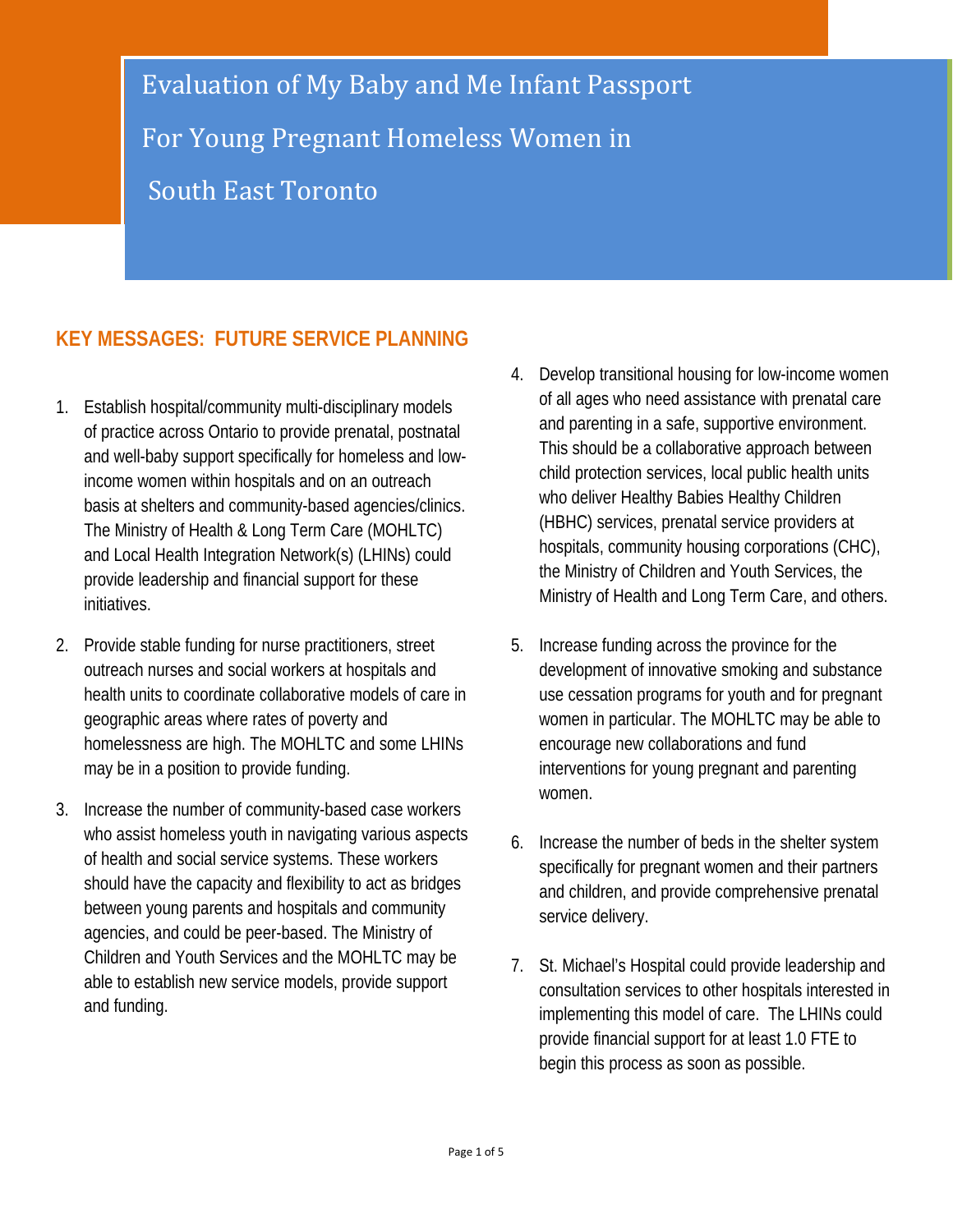# **KEY MESSAGES FOR HOSPITALS: FUTURE SERVICE PROVISION**



- 1. Hospitals across North America which provide services to young homeless/marginally housed women/families could consider adopting and modifying this model of care including the passport program. This collaborative model would include hospitals, public health units, community agencies and young parents.
- 2. Canadian hospitals could consider providing a modified My Baby and Me Passport Program to pregnant homeless women of all ages.
- 3. Hospitals and community agencies must commit to collaborative service delivery to ensure continuity of care to young parents and their children.
- 4. Further research is needed to examine outcomes of this model of care. Future studies should be conducted:
	- to explore the impact of the passport program on maternal and infant clinical outcomes
	- to analyze the long term economic benefits of the program
	- to determine the rate of infant apprehensions experienced by young parents (babies taken into the care of children's aid societies)
	- to learn more about the use of health and social services by marginalized young parents
	- to explore housing transitions and challenges faced by marginalized young parents over an extended period of time

# **RESEARCH FUNDED BY:**





### **SERVICES IN KIND BY:**

# **ST. MICHAEL'S HOSPITAL**

# **& community partners**

**This summary is based on the following Full Report:** 

**Moravac, C, Little, M, Gorman, A, Nisenbaum, R, Dzendoletas, D and Fortin, R. Evaluation of 'My Baby and Me' Infant Passport for Young Pregnant Homeless Women in South East Toronto** 

**Downloadable at www.wellesleyinstitute.com**

**or email request to: MoravacC@smh.toronto.on.ca**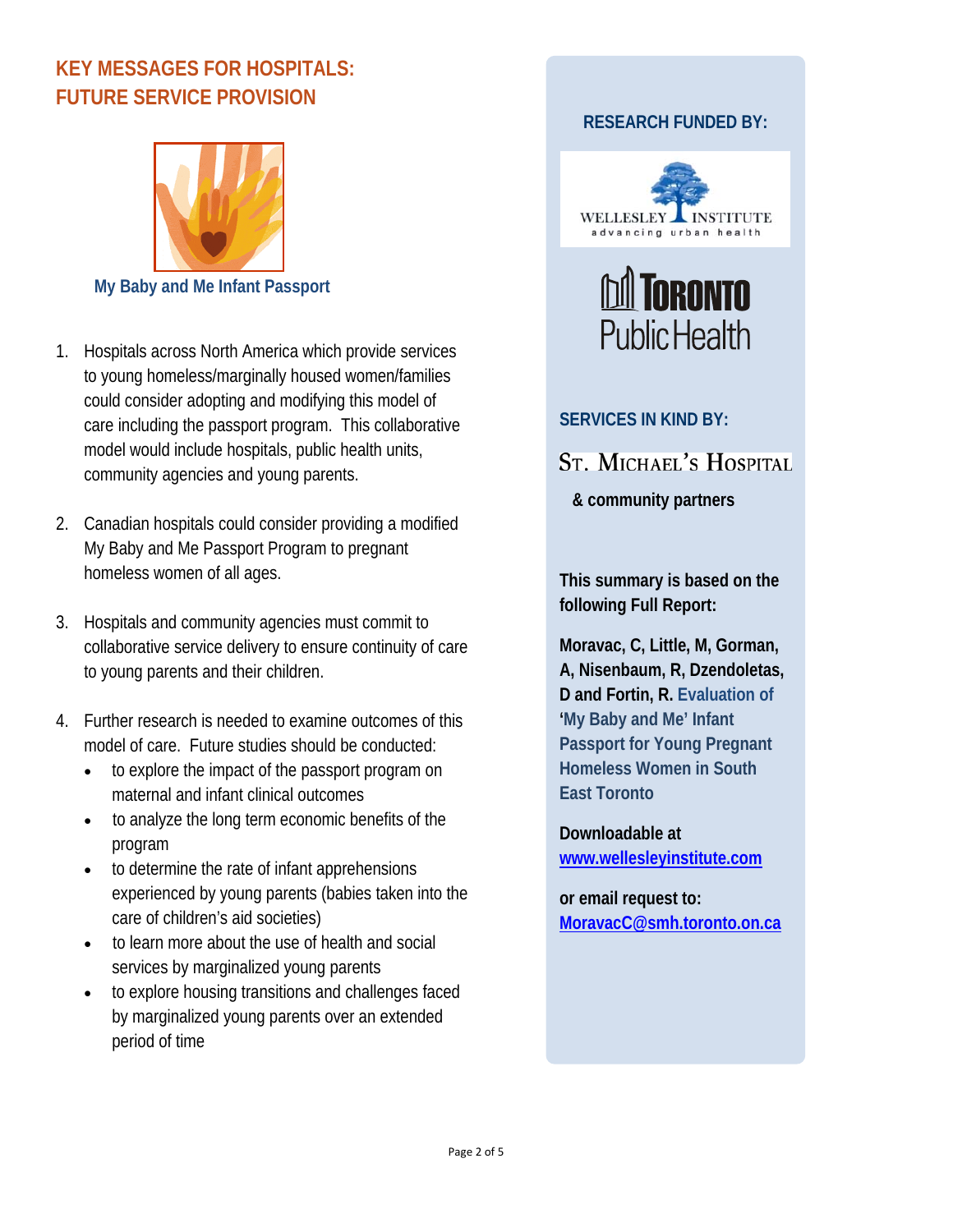**This is a summary of the Evaluation of the "My Baby and Me" Infant Passport for Young Pregnant Homeless Women in South East Toronto prepared by members of the St. Michael's Hospital Young Parents Work Group** 

#### **Who is this summary for?**

People involved with service planning and service delivery for young, pregnant or parenting women who are homeless/marginally housed.

#### **What is the My Baby and Me Infant Passport?**

The passport is a portable health record and information booklet for young pregnant homeless/marginally housed women. It is one component of a multi-faceted comprehensive care model which attempts to 'weave' services around the lives of young women.

The passport and incentive program were developed to improve maternal and child health outcomes by motivating involved youth to attend regular prenatal appointments. The goal was also to improve communication and coordination of patient care among health care providers. It:

- **functions as a diary** for young pregnant homeless women who along with their health care providers record tests performed, test results, progress of the pregnancy, appointments, and other information
- serves as an **educational resource** containing valuable information about pregnancy, labour and baby care,
- documents milestones during pregnancy and early infancy to **promote early maternal-infant attachment**
- **decreases barriers to health care** through the incentive program (transportation tokens, food coupons and department store vouchers which are given out at all prenatal and postpartum visits)

#### **What were you trying to find out?**

The purpose of the research study was:

- to provide demographic information about young, pregnant, homeless/marginally housed women using the infant passport
- to find out if women using the passport could hold onto it throughout their pregnancies
- to find out if passport holders found the passport program helpful
- to explore whether or not service providers using the passport found it to be an effective tool for sharing care and services for these young women with other care providers





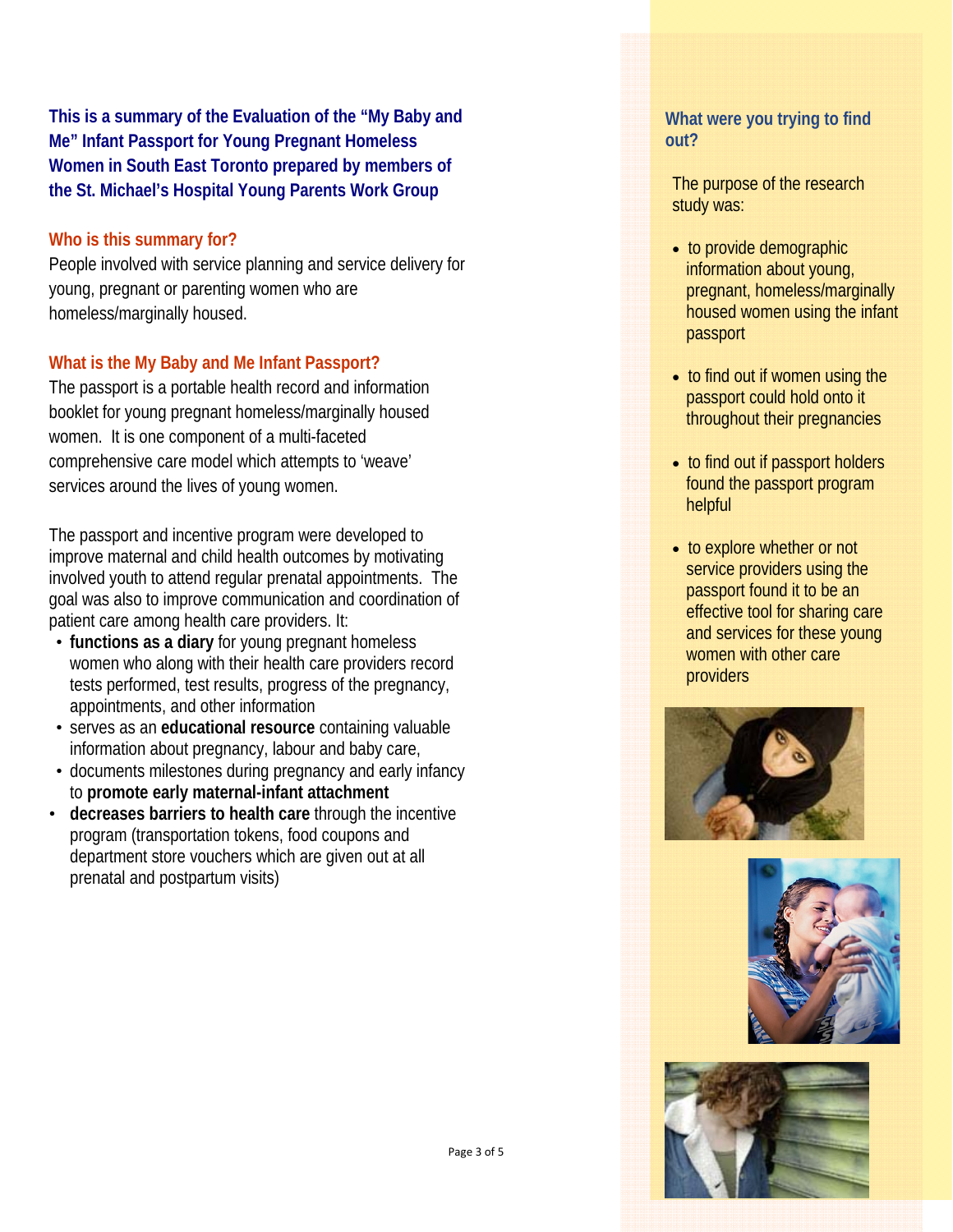# **KEY FINDINGS**

- 88% of passport users who gave birth at St. Michael's Hospital held on to their passports throughout their pregnancies
- 100% of passport users who gave birth at St. Michael's Hospital held onto passports that were re-issued to them after their original passport was lost
- 57% of passport holders were 20 years old or younger
- **More than half of the women participating attended** between 9-15 prenatal clinic appointments; the majority came into care 4 months into their pregnancy
- 94% gave birth to full term infants at St. Michael's **Hospital**
- The rate of premature infants born to passport users was **less** than the national average
- 90% gave birth to infants weighing 2500 grams or more
- **Approximately 6% of babies born in Canada are** considered 'low birth weight' at less than 2,500 grams; passport users were just slightly above the national average
- **Passport users enjoyed the program, learned from the** passport and would recommend it to a friend
- Care providers said that the passport helped to increase mother/infant attachment, it helped to foster patient trust, it reduced barriers to care and was of benefit both to patients and themselves



## **QUICK SNAP SHOT**

**Number of women in the study: 101**

**Time Period: July 2005 – August 2007**

**Age Range: 15‐27**

**Birth information was available for 83 out of 101 women**

**First Pregnancy: 42**

**Second or Third Pregnancy: 48**

**Fourth – Eighth Pregnancy: 8**

**Smoking at time of enrolment: 31**

**Substance use at enrolment: 25**

**Drug of Choice: crack/cocaine**

**Housing: 50% of women who resided in the shelter system at enrolment remained in the shelter system post‐delivery**

**Cost: \$225 per woman or less**